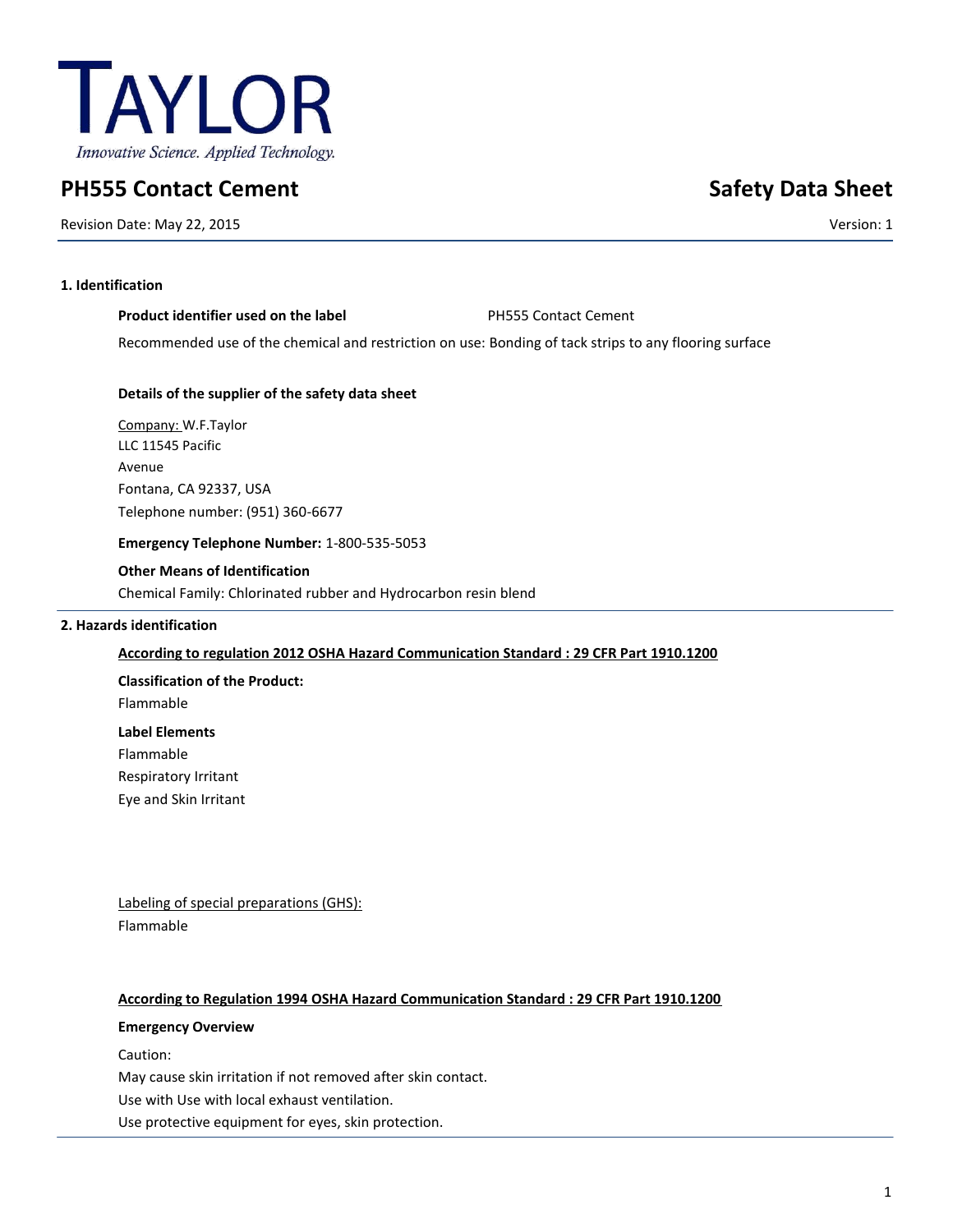#### **3. Composition / Information on Ingredients**

#### **According to Regulation 1994 OSHA Hazard Communication Standard : 29 CFR Part 1910.1200**

This product does not contain any components classified as hazardous under the referenced regulation.

#### **According to Regulation 1994 OSHA Hazard Communication Standard : 29 CFR Part 1910.1200**

| <b>CAS Number</b> | Content   | <b>Chemical Name</b> |
|-------------------|-----------|----------------------|
| $108 - 88 - 3$    | $15 - 25$ | Toluene              |
| $78 - 93 - 3$     | $15 - 25$ | Methyl Ethyl Ketone  |
| $110 - 54 - 3$    | $40 - 60$ | Hexane               |
| Proprietary       | $1 - 5$   | HC resin             |
| Proprietary       | $10 - 15$ | Chlorinated rubber   |

#### **4. First Aid Measures**

| <b>Description of First Aid measures</b>    |                                                                                                                          |
|---------------------------------------------|--------------------------------------------------------------------------------------------------------------------------|
| First-aid measures general:                 | Remove material from contact immediately and apply<br>recom-mended first-aid procedure.                                  |
| <b>First-aid measures after inhalation:</b> | Remove individual to fresh air. Administer oxygen if necessary.<br>Seek medical attention.                               |
| First-aid measures after skin contact:      | Remove from skin and wash with mild soap and water. If<br>irrita-tion persists, seek medical attention.                  |
| First-aid measures after eye contact:       | Open eyelids and flush with running water for at least 15-20<br>minutes. If irritation persists, seek medical attention. |
| First-aid measures after ingestion:         | Seek medical attention immediately. Do not induce<br>vomiting. This might cause chemical pneumonitis.                    |

### **Most important symptoms and effects, both acute and delayed**

Acute: May cause headache, skin rash, and central nervous system depression.

Delayed/Chronic: May cause narcosis, unconsciousness from inhalation. May cause dermatitis from chronic skin contact.

#### **Indication of any immediate medical attention and special treatment needed**

Note to physician

Treatment: Symptomatic treatment

### **5. Fire-Fighting Measures**

#### **Extinguishing Media**

Carbon dioxide, foam, dry chemicals

#### **Special hazards arising from the substance or mixture**

Do not expose to excessive heat, open flames or sparks. Turn off all pilot lights. Advice for fire-fighters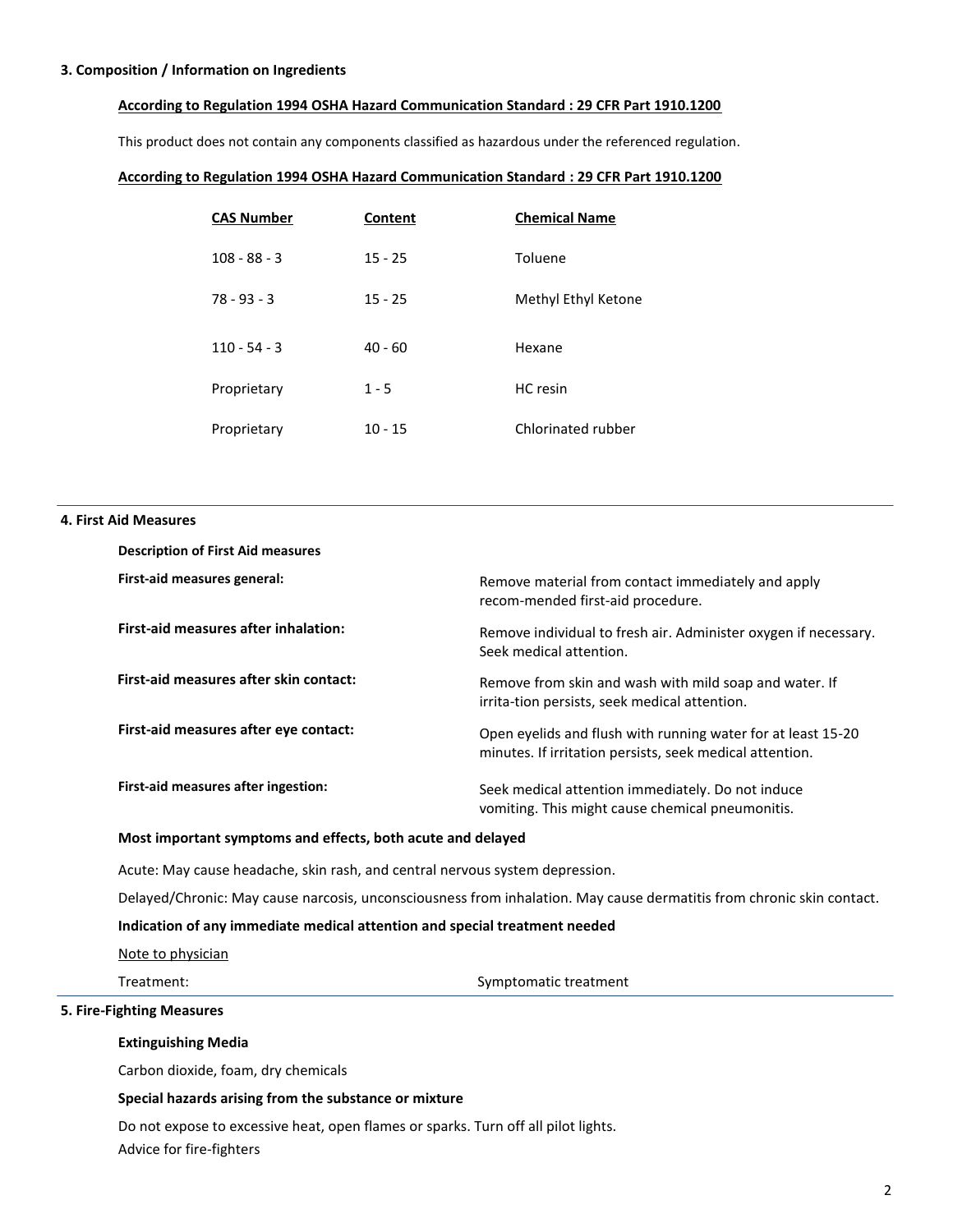Water may spread burning liquid. Avoid direct stream of water. Use water spray only to cool containers exposed to flames. Do not enter closed or confined work area without proper protective equipment. Use self contained breathing apparatus and turn out gear. If leak or spill has not ignited, use water fog to disperse vapors.

#### **Further Information:**

Dispose fire debris and contaminated clothing in accordance with official regulations.

### **6. Accidental release measures**

#### Further accidental release measures:

Fire and slippage hazard. Eliminate sources of ignition including electrical switches and motors, pilot lights, etc. Evacuate area and report incident immediately.

#### **Personal precautions, protective equipment and emergency procedures**

Use protective equipment when handling spills. Avoid contact with skin, eyes, inhalation or vapors.

#### **Environmental Precautions**

Dike and contain the area. Block all natural waterways entry during spill.

#### **Methods and material for containment and cleaning up**

Use absorbents (clay, sand) to remove large volume of material. Scrape residual amount and place in closed DOT ap-proved containers for disposal.

#### **7. Handling and Storage**

#### **Precautions for Safe Handling**

Always use protective equipment when handling material to avoid direct contact.

#### **Conditions for safe storage, including any incompatibilities**

Product is flammable. Keep away from sources of ignition. Protect against physical damage. Store in a cool, dry place.

#### **8. Exposure Control/ Personal Protection**

| Advice on system design:                           | Maintain proper ventilation. Keep away from sources of ignition.<br>Avoid skin and eye contact. Use local exhaust. Do not use closed<br>air circulating system. Open doors and windows if necessary. |   |
|----------------------------------------------------|------------------------------------------------------------------------------------------------------------------------------------------------------------------------------------------------------|---|
| Personal protective equipment:                     |                                                                                                                                                                                                      |   |
| <b>Respiratory protection:</b>                     | NIOSH respirator                                                                                                                                                                                     |   |
| Skin protection:                                   | Chemical resistant gloves                                                                                                                                                                            |   |
| Eye protection:                                    | Safety glasses, goggles, or face shield if needed                                                                                                                                                    |   |
| <b>General safety and hygiene safety measures:</b> | Always wash hands after use. Remove contaminated clothing to<br>avoid constant contact with skin. Launder contaminate clothing<br>before re-use.                                                     |   |
| 9. Physical and Chemical Properties                |                                                                                                                                                                                                      |   |
| Form:                                              | Syrupy Tan liquid                                                                                                                                                                                    |   |
| Odor:                                              | Solvent                                                                                                                                                                                              |   |
| <b>Odor threshold:</b>                             | No Data                                                                                                                                                                                              |   |
| Color:                                             | Tan to amber                                                                                                                                                                                         |   |
| pH value:                                          | Not applicable                                                                                                                                                                                       |   |
| <b>Melting point:</b>                              | Not applicable                                                                                                                                                                                       |   |
| <b>Boiling point:</b>                              | No data                                                                                                                                                                                              |   |
| Flash point:                                       | 0 degrees F                                                                                                                                                                                          |   |
| Flammability:                                      | Flammable                                                                                                                                                                                            | 3 |
|                                                    |                                                                                                                                                                                                      |   |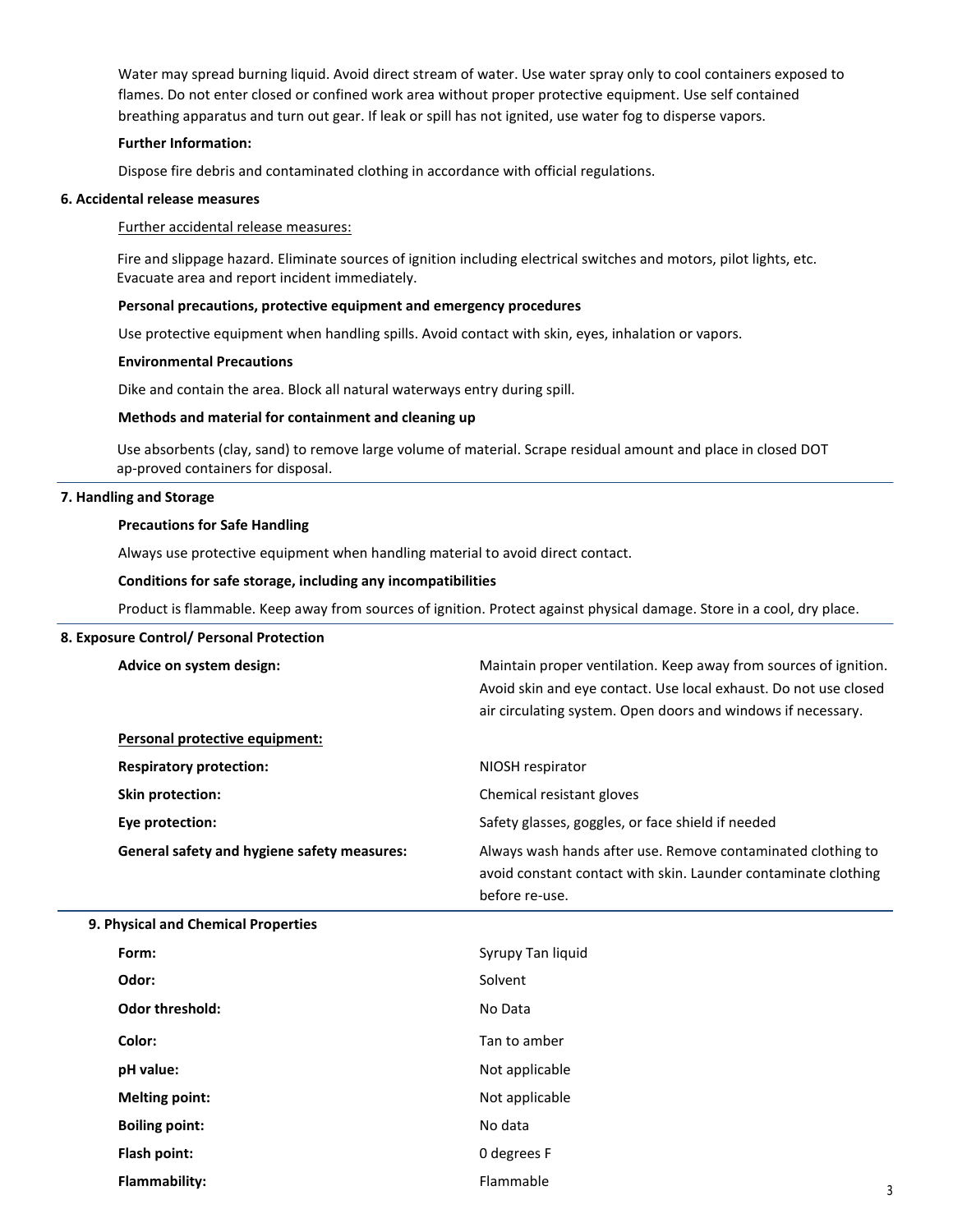| Lower explosion:                                 | 1.0%                        |
|--------------------------------------------------|-----------------------------|
| <b>Upper explosion:</b>                          | 8.0%                        |
| Vapor pressure:                                  | Not determined              |
| Density:                                         | 6.78 - 6.94 lbs. per gallon |
| <b>Relative density:</b>                         | $0.81 - 0.0.83$ grams / cm3 |
| Vapor density:                                   | No data                     |
| Partition Coefficient n-octanol/water (log Pow): | No data                     |
| Self-ignition temperature:                       | 500 degrees F               |
| Viscosity, dynamic:                              | 2600 - 3000 cps             |
| Solubility in water:                             | Not soluble                 |
| <b>Miscibility in water:</b>                     | Not miscible                |
| <b>Evaporation rate:</b>                         | 8.1                         |
| VOC, g/l less water, less exempt solvents        | 630                         |
| 10. Stability and Reactivity                     |                             |
| <b>Reactivity:</b>                               |                             |
| Stable                                           |                             |
|                                                  |                             |

**Chemical stability:** 

None known

### **Possibility of hazardous reactions:**

Stable

#### **Conditions to avoid:**

Flammable. Avoid sources of ignition.

**Incompatible materials:** 

None known

# **Hazardous decomposition products:**

Oxides of carbon, water and organic compounds of unknown structures. Do not breathe smoke or fumes.

### **11. Toxicological Information**

# **Primary routes of exposure:**

Respiratory, eyes, skin. Ingestion is not likely but might cause gastric disturbances.

| <b>Acute Toxicity / Effects</b> |                                                                                                         |
|---------------------------------|---------------------------------------------------------------------------------------------------------|
| Acute toxicity:                 | May cause headache, skin rash, central nervous system depres-                                           |
|                                 | sion.                                                                                                   |
| <b>Chronic Toxicity Effects</b> |                                                                                                         |
| Repeated dose toxicity:         | May cause narcosis, unconsciousness from inhalation. May<br>cause dermatitis from chronic skin contact. |
| Genetic toxicity:               | No data available                                                                                       |
| Carcinogenicity:                | No data available                                                                                       |
| Reproductive toxicity:          | Contains toluene known to the state of CA to cause reproduc-<br>tive harm.                              |
| Teratogenicity:                 | No data available                                                                                       |